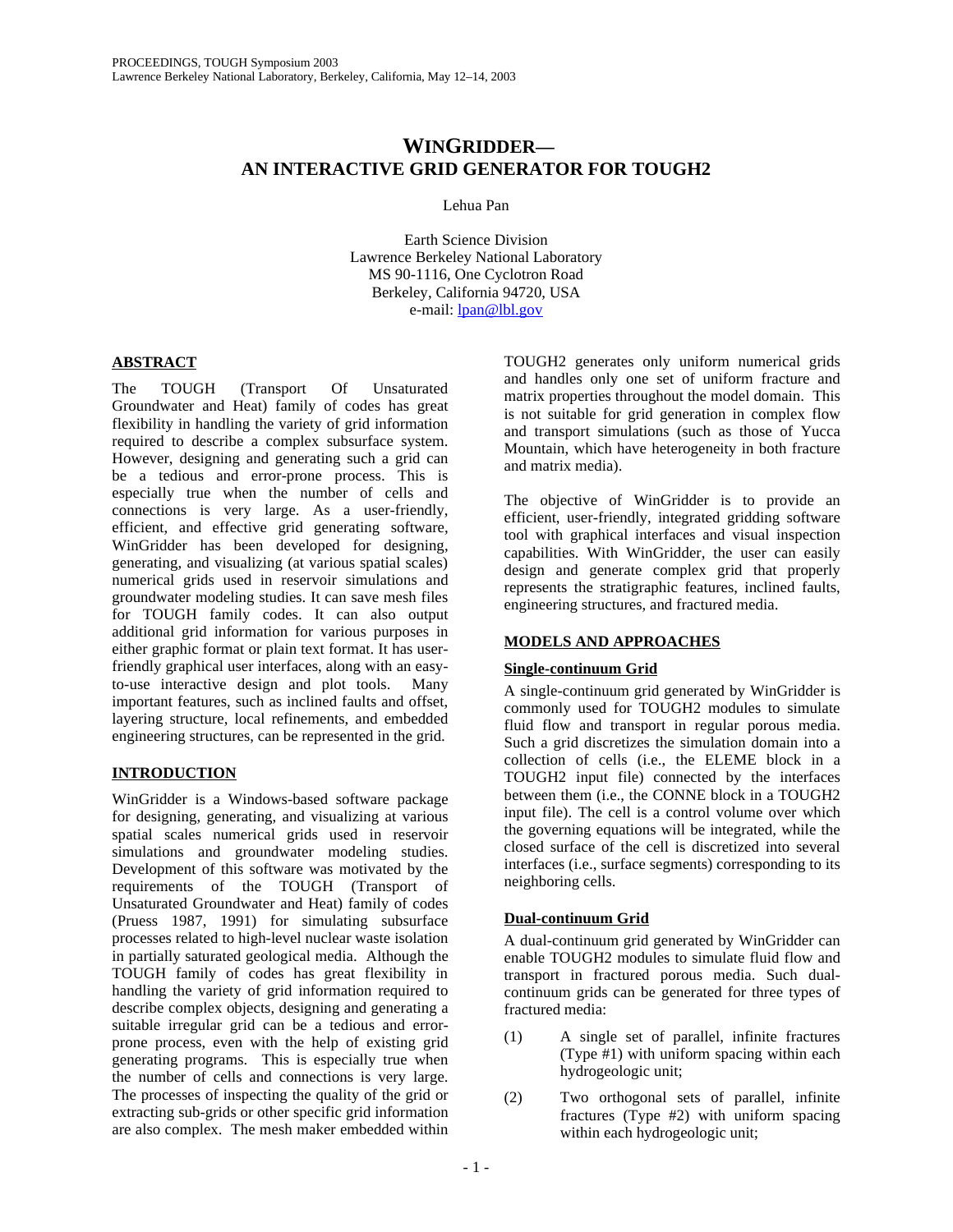(3) Three orthogonal sets of parallel, infinite fractures (Type #3) with uniform spacing within each hydrogeologic unit.

To generate a dual-continuum grid, WinGridder duplicates a primary single-continuum grid and adds inner connections between the corresponding fracture cells and matrix cells, with modified cell volumes and connection areas based on the fracture properties of each hydrogeologic unit. It uses the following formulas to calculate the volumes of the fracture and the matrix cells:

$$
V_f = \phi_f V_n \tag{1}
$$

and

$$
V_m = \left(1 - \phi_f\right) V_n \tag{2}
$$

where  $V_f$  and  $V_m$  are volumes of fracture and matrix elements, respectively, for the dual-permeability grid, and  $V_n$  is the volume of cell n of the primary mesh from which the dual-permeability grid is being generated. The porosity or volume fraction of fractures within the bulk rock is represented by  $\phi_f$ .

The connection information for the dual-continuum grid is determined as follows:

Global fracture-fracture and matrix-matrix connection data are kept the same as those of the connections in the single-continuum grid for the same/corresponding grid cell. This implies that permeabilities used for both fracture and matrix systems are the "continuum" values for both, relative to the bulk connecting areas. Inner connection distances between fractures and matrix within a primary grid cell are calculated as (Pruess, 1983):

$$
D_f = 0 \tag{3}
$$

$$
D_m = \frac{D}{6}
$$
 for Type #1 fractures (4)

$$
D_m = \frac{D}{8}
$$
 for Type #2 fractures (5)

$$
D_m = \frac{D}{10}
$$
 for Type #3 fractures (6)

and

$$
D = \frac{1}{F} \tag{7}
$$

where  $D_f$  is the distance between the fracture center to the surface of matrix cells;  $D<sub>m</sub>$  is the distance between the surface and an inner point of matrix cells, based on the quasi-steady state assumption (Warren and Root 1963); *D* is the fracture spacing; and F is the fracture frequency with the unit.

The interface area (*A*) between fractures and matrix cells is estimated by

$$
A = A_{fm} V_n \tag{8}
$$

where  $A_{\ell m}$  is the volume-area factor, standing for total fracture-matrix interface areas per unit volume of rock, determined from the site fracture characterization studies.

### **Multiple-continuum (MINC) Grid**

The MINC grid generated by WinGridder is based on a similar principle to that of the dual-continuum grid. The difference is that the matrix cell in a dualcontinuum grid is split into N connected subcells in the corresponding MINC grid. N is a number specified by the user.

#### **MAIN FEATURES**

WinGridder is a Windows-based software. Detailed descriptions of the software are provided in the WinGridder manuals (Pan et al., 2001a; Pan, 2002). The following is a brief description of its main features.

#### **Graphic user interface**

Graphic user interfaces are major communication platforms between the user and WinGridder, occurring in the form of windows. The main window has many components that display information for the user or in response to the user's actions (Figure 1). A caption bar located at the top of the main window shows the name of the current project (or a greeting message if no project open). A status bar located at the bottom of the main window shows the action status of WinGridder. The progress bar may tell the user how much of a current job has been done. Menu bars enable access to all the functionality groups that the user can select.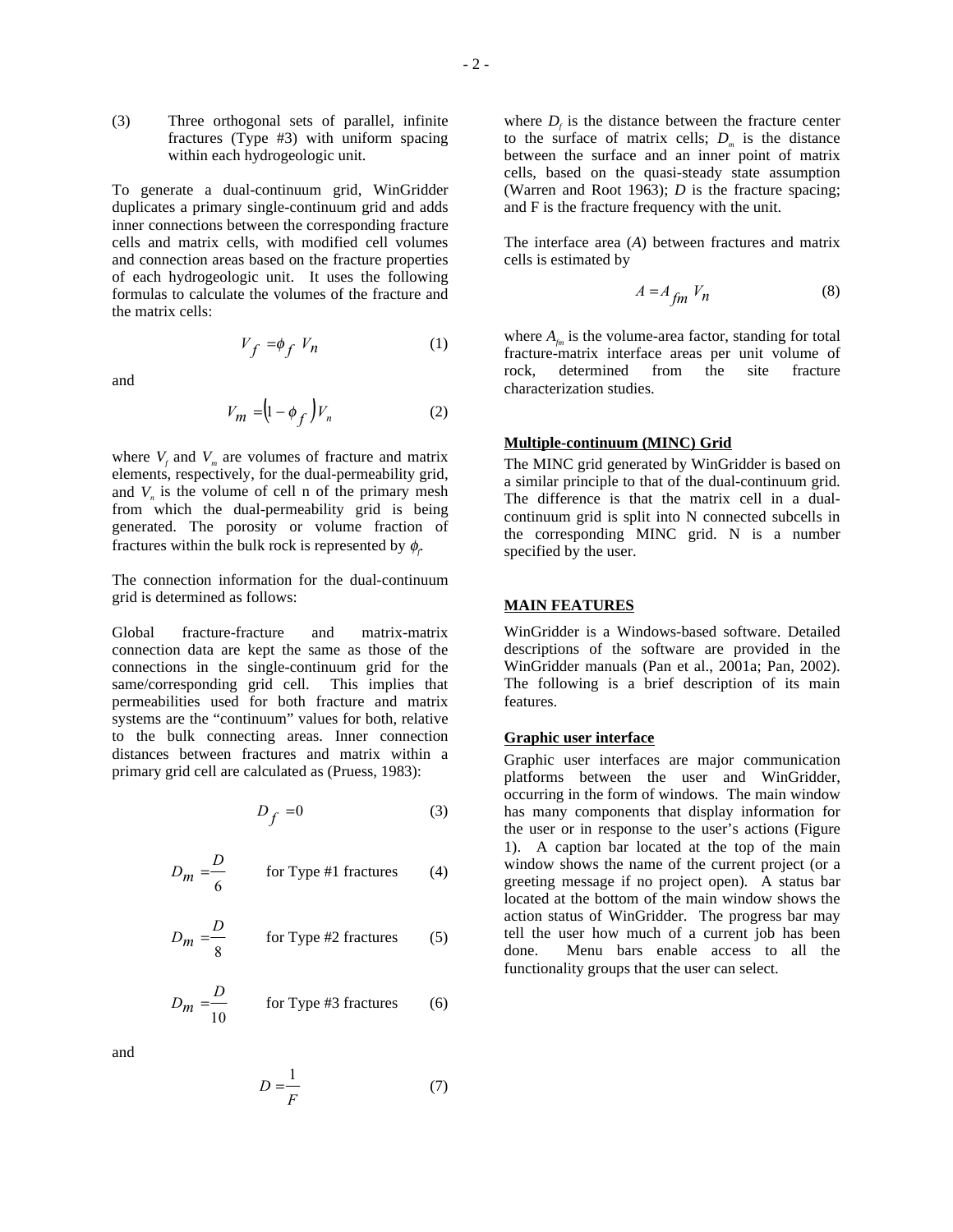

*Figure 1. Main window of WinGridder* 

 WinGridder also responds to certain keystrokes, mouse actions, or some combination thereof in certain contexts. Within the main window, child windows are used to plot the grid or facilitate interactive grid design. Other dialog boxes, including the file selection box, the input box, and the printer setting box, automatically or manually engage to aid the user in various tasks. Through graphic user interfaces, WinGridder provides a user-friendly platform to generate variably complex 3-D grids.

#### **Design 2-D (map view) grid**

Design 2-D (map view) grid is the first step in grid development. It starts with the assignment of nodes in map view. Based on the location of these nodes, a primary 2-D grid is generated with Voronoi tessellation techniques. The polygon surrounding a node in the map view represents a column of cells in the 3-D grid. Figure 2 shows an example of such grid design using WinGridder.

WinGridder provides capabilities for a user to add, delete, move, and edit any node (or segment) interactively on screen, besides the normal systematic way of assigning nodes for objects (e.g., subregions, faults, drifts, and boreholes) with user-specific parameters. The 2-D grid (map view) acts as a base for generating the third dimension of the grid.



*Figure 2. A map view of the 3-D grid of the Yucca Mountain site* 

### **Conservation of stratigraphic features**

Conservation of stratigraphic features in a 3-D grid is realized in generating the third dimension of a grid. All 3-D cells are created column by column (cutting a column into cells), based on the geometry of each hydrogeologic unit (layer). Then, the lateral connections are built between adjacent columns on a cell-by-cell basis according to their stratigraphic similarity (i.e., belonging to the same layer), unless one of the columns is a fault column or other special columns. In this way, all layer contact interfaces are conserved as interfaces between cells in the 3-D grid, and all adjacent cells within the same layer are connected laterally, unless interrupted by a fault (Figure 3).



*Figure 3. An E-W cross section of the 3-D grid of the Yucca Mountain site*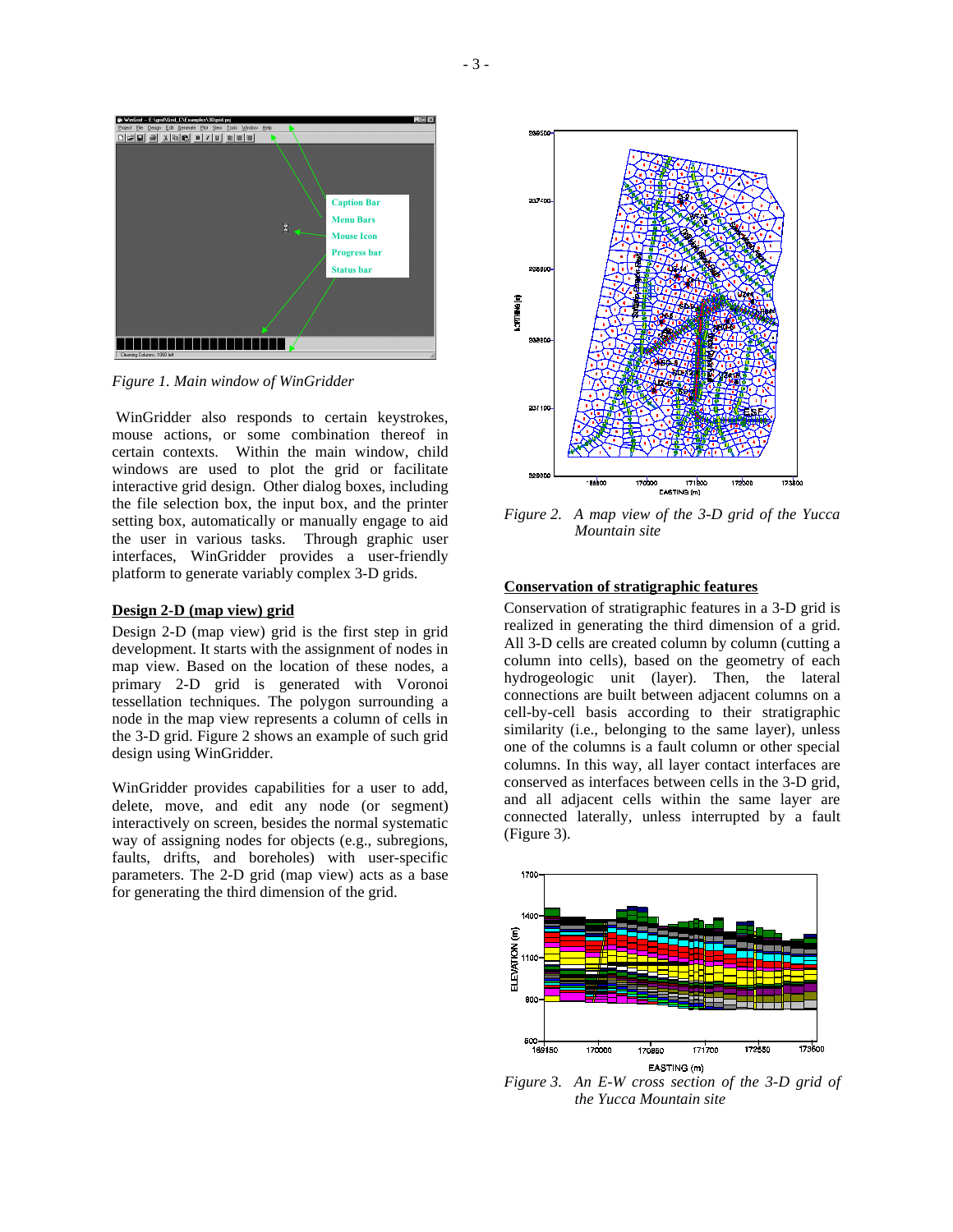The geometry of each layer is represented by a set of data (either thickness or elevation) with regular spacing. Within these data sets, three major horizons must be in elevation: (1) a top boundary (e.g., the topographic or bedrock surface), (2) a structural reference horizon (i.e., a typical layer contact interface), and (3) a bottom boundary (e.g., the water table). The reference horizon is the surface from which elevations of all hydrogeologic-unit interfaces are calculated by stacking layer thicknesses above or below it based on their stratigraphic position. All offsets resulting from faulting are described by the reference horizon data. Any portions of hydrogeologic units lying above the top boundary or below the bottom boundary after stacking are removed (clipped).

For simple layering structure (i.e., flat layering), a user can easily create the vertical structures of geological units using on-screen.editing functionnality provided by WinGridder.

In general, material properties are assigned to cells depending on the hydrogeologic layer to which the cell corresponds. For layers with multiple rock types, assignment of material properties to grid cells is confined to the appropriate rock zones. These rock zones are defined by material polygons in the aerial extent.

### **Representation of Faults**

Conceptually, three important features of a fault are conserved in the numerical gridding formulation of WinGridder. First, a fault is a separator that causes discontinuity of geological layers and may serve as a structural barrier to lateral flow. Second, a fault zone is continuous and may serve as a fast path for flow depending on its hydraulic properties. Third, a fault may or may not be vertical, and its angle of inclination may vary spatially. To implement these features in a grid, three parallel rows of fault-related columns are built for each fault. Each section of a fault in map view consists of three connected columns, with the fault column located in the middle (Figure 2). Each fault column is connected to two side columns and two neighboring fault columns only. Adjacent fault columns belonging to the same fault will always be connected to each other. Two columns on opposite sides of a fault are always separated by a fault column.

The three fault-related columns (the fault column and its two side columns) are processed together to generate 3-D cells representing the fault and layer offset. Additional vertical resolution is added to facilitate the representation of an inclined fault, based on the location of stratigraphic boundaries on both sides of the fault. Therefore, vertical grid discretization in each set of three fault-related

columns is identical, and often much greater than non fault-related columns. Interfaces between stratigraphic units in both side columns correspond to the interfaces between grid cells (Figure 3). Consequently, the x-y location of fault cells can shift according to the elevation and dip of the fault. Similarly, the volumes and the center (nodal point) location of the corresponding side cells are adjusted accordingly. As a result, the inclination of the fault is described by a series of connected fault cells whose x-y locations vary with elevation. The fault-related cells are vertically connected if they belong to the same column, regardless of the fault angle. Columns of side cells are connected in a similar fashion regardless of the horizontal shifting of position and change in volume.

The layer identification and rock properties of fault cells are then assigned according to the hydrostratigraphic position.

The assignment of lateral connections that involve fault-related cells is different from the way lateral connections are assigned to normal (nonfault-related) cells. Fault-related lateral connections are of two types, fault-fault cell connections and fault-side cell connections. In these two cases, lateral connections occur between cells that share the same interface, no matter what layers they belong to. The interface area is the contact area between the two cells.

For convenience in numerical gridding, contour lines (traces) of each fault at three user-specified elevations are used to define its 3-D orientation. Usually, the highest elevation is the projected elevation of the fault just above the top boundary of the modeled domain, while the lowest elevation is taken at some value just below the bottom boundary. The middle elevation is taken at some arbitrary horizon, preferably near the middle (vertically) of the model domain.

### **Local Refinement**

Local refinement is often necessary for many applications to apply computing resources more effectively. In WinGridder, local refinement of a grid can be realized in three ways (or their combination). First, the user can define many polygons in input files to split the domain into subregions (in map view) with various node spacing and patterns (e.g., a repository area, areas along faults and drifts, and boreholes [see Figure 2]). Second, the user can specify different vertical resolutions for the different layers. Third, for some important 3-D engineering structures (e.g., the potential repository in Yucca Mountain), the user can define the geometry in the input files. The 3-D structure will be represented by a special set of grid cells with the user-specified resolution in the grid (Figure 3). Note that the so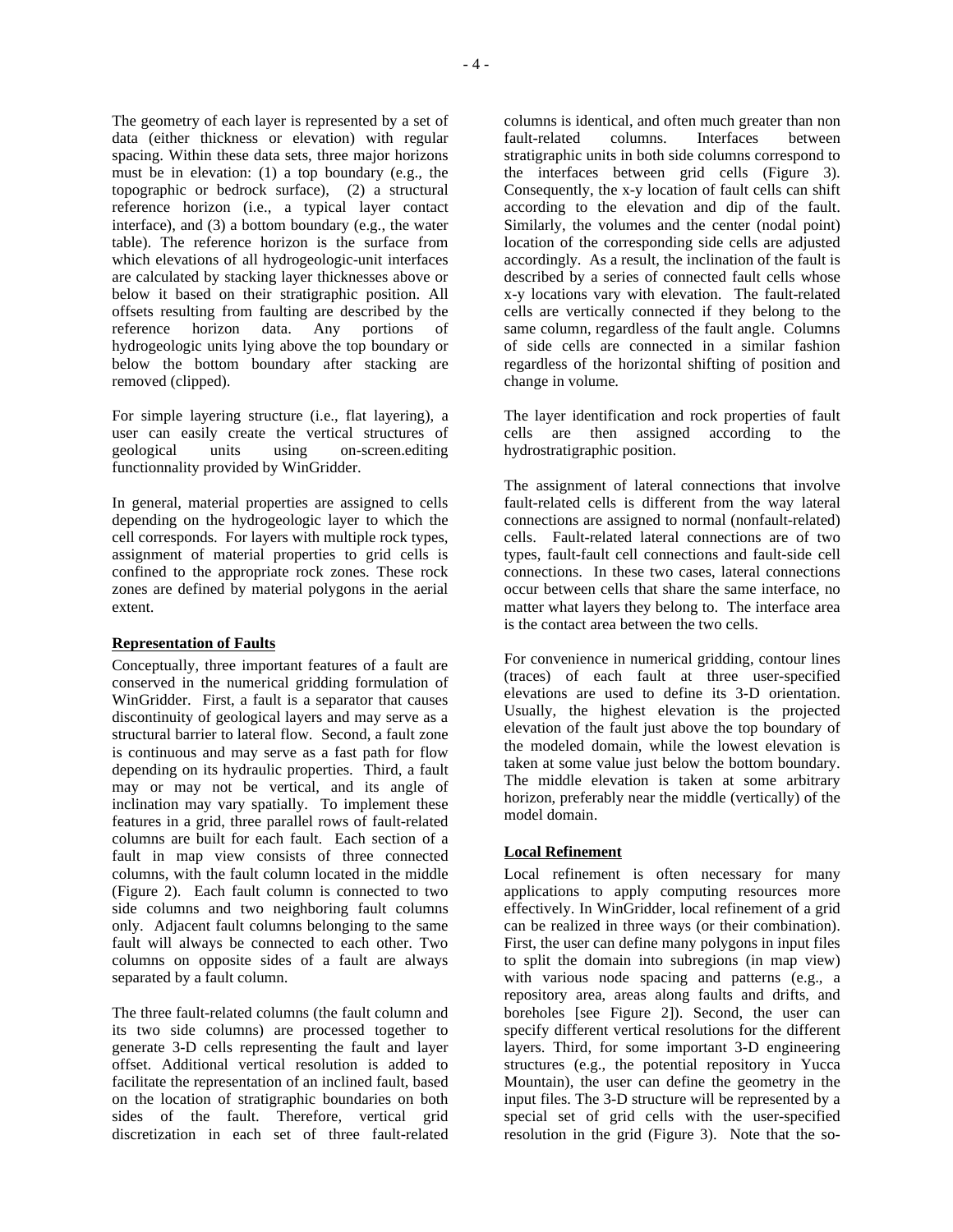called repository can have optional multiple subregions (polygons) and multiple drifts. This provides great flexibility in describing complex engineering structures.

# **Input files**

All files described below are user-specified except those noted. Input files are described below.

| <b>Name</b>          | Optional/<br><b>Required</b> | Format                                                       |
|----------------------|------------------------------|--------------------------------------------------------------|
| Domain<br>boundary   | Required                     | Text, free                                                   |
| Repository           | Optional                     |                                                              |
| Geological<br>layers | Required                     | Text, free, except the<br>individual layer files<br>(binary) |
| Rock<br>properties   | Required                     | Text, free                                                   |
| Faults               | Optional                     |                                                              |
| Drifts               |                              |                                                              |
| <b>Boreholes</b>     |                              |                                                              |
| Fractures            |                              |                                                              |

*Table 1. Summary of the input files* 

|  | Table 2. Functional description of the input files |  |
|--|----------------------------------------------------|--|
|  |                                                    |  |

| <b>Name</b>      | <b>Description</b>                   |  |  |
|------------------|--------------------------------------|--|--|
| Domain           | Define the aerial extent (as a       |  |  |
| boundary         | polygon), the top and the bottom     |  |  |
|                  | elevations of the modeling domain    |  |  |
|                  | in x-y-z coordinates                 |  |  |
| Repository       | (single region) Define the aerial    |  |  |
|                  | extent (as a polygon) and the        |  |  |
|                  | parameters of the elevation          |  |  |
|                  | equation of the repository           |  |  |
|                  | (multiple region) Define the aerial  |  |  |
|                  | extent (as a polygon) of each sub-   |  |  |
|                  | region and coordinates of all        |  |  |
|                  | individual drifts                    |  |  |
| Geological       | Define the geometry relationships    |  |  |
| layers           | between hydraulic units and the      |  |  |
|                  | thickness (or elevation) of these    |  |  |
|                  | units                                |  |  |
| Faults           | Define the 3-D layout of faults      |  |  |
|                  | with x-y-z coordinates and the       |  |  |
|                  | width of fault zones                 |  |  |
| <b>Fractures</b> | Define the fracture properties of    |  |  |
|                  | each hydraulic unit                  |  |  |
| <b>Boreholes</b> | Define x-y coordinates of each       |  |  |
|                  | boreholes                            |  |  |
| Drifts           | Define the 3-D layout of drifts with |  |  |
|                  | x-y-z coordinates and the size of    |  |  |
|                  | drifts                               |  |  |

### **Output options**

WinGridder provides various output files to facilitate an easy process to design, check, and use complex 3-D grid besides a convenient graphic user interface. Table 3 summarized these output files.

|  |  |  | Table 3. Output files |  |
|--|--|--|-----------------------|--|
|--|--|--|-----------------------|--|

| Type                    | Format           | <b>Content</b>      |
|-------------------------|------------------|---------------------|
| For                     | TOUGH2           | Entire grid, a      |
| TOUGH2                  | compatible       | selected subset of  |
| For DCPT                | <b>DCPT</b>      | the grid (e.g.,     |
|                         | compatible       | several boreholes,  |
| For Checking            | <b>Free</b> text | a cross section, or |
|                         |                  | a subregion)        |
| Informational Free text |                  | List of cells of a  |
|                         |                  | specified layer,    |
|                         |                  | List of fault       |
|                         |                  | columns, list of    |
|                         |                  | borehole            |
|                         |                  | columns, list of    |
|                         |                  | repository cells,   |
|                         |                  | segment file        |
| Graphic                 | Electronic (user | Map view of the     |
|                         | specified on the | grid (nodes,        |
|                         | virtual printer, | segments, or        |
|                         | e.g., EPS        | connections)        |
|                         |                  | Cross section       |
|                         |                  | view of the grid    |

Mesh files for TOUGH2 are standard mesh files used by TOUGH2 family codes. Mesh files for DCPT are standard mesh files used by DCPT (Pan and Bodvarsson, 2002, Pan et al., 2001).

### **SUMMARY AND CONCLUSIONS**

WinGridder is designed for generating 3-D grids that conserve the physical relationships between objects with a finite number of cells. It can save mesh files that can be used as part of the input to the TOUGH2 family of codes. WinGridder can also output additional grid information for various purposes, such as grid inspection and visualization. It has userfriendly graphical interfaces. Moreover, with its interactive editing functions, a user can easily check and modify a layout of columns.

### **ACKNOWLEDGMENT**

The authors would like to thank Quanlin Zhou and Daniel Hawkes for their internal review and thoughtful comments. This work was supported by the Director, Office of Civilian Radioactive Waste